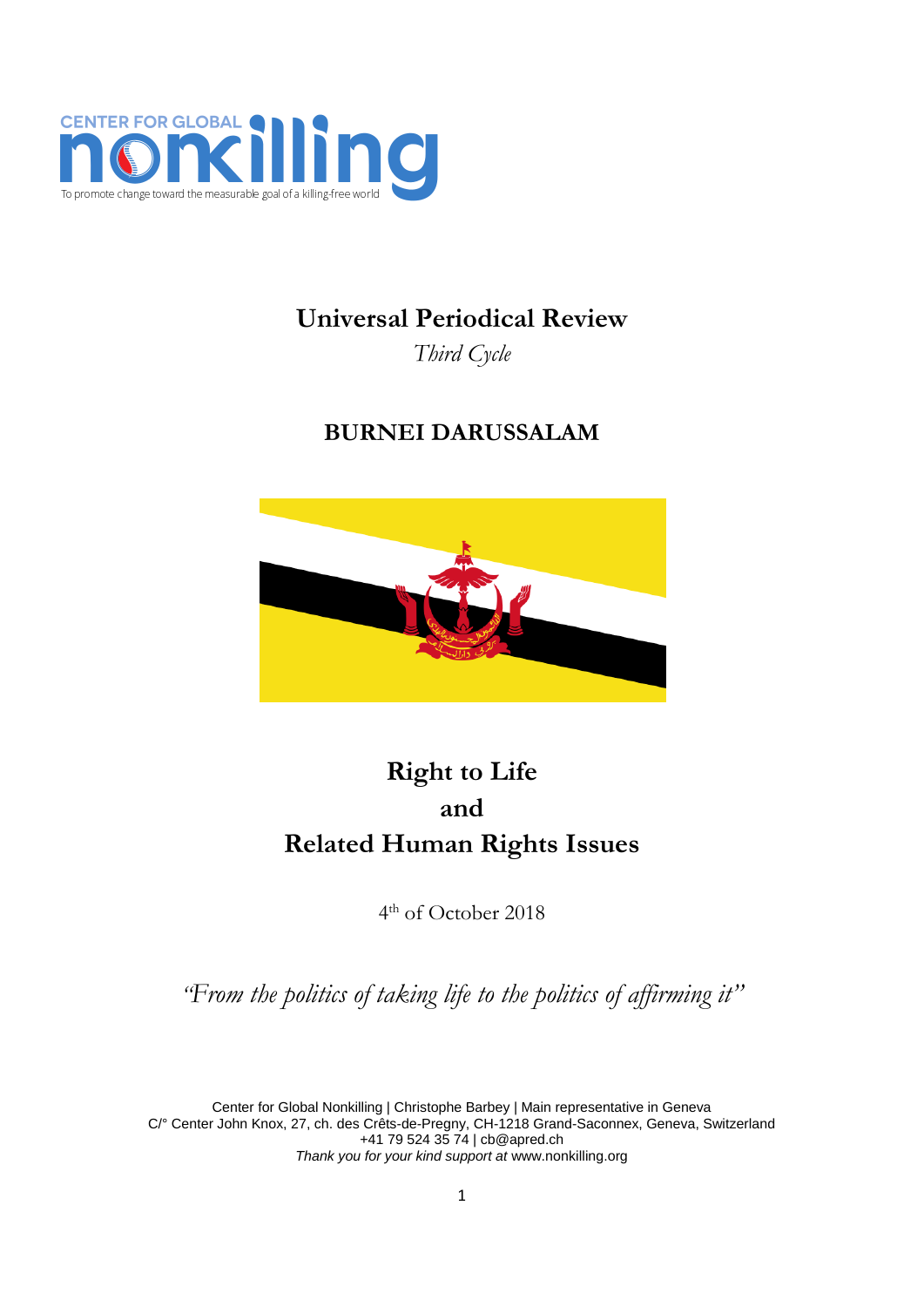# **"We understand the right to life as being the right not to be killed, but also as everyone's responsibility not to kill others"**

## **Introduction**

The Center for Global Nonkilling has a unique mission, that is both inspirational for individuals and transformative for societies: *"To promote change toward the measurable goal of a killing-free world by means open to infinite human creativity in reverence for life".*

The Center for Global Nonkilling (CGNK) was founded by Glenn Paige (1929-2017), political science Professor and author of the book "Nonkilling Political Science", translated in numerous languages<sup>1</sup>. The book is available in Malaya<sup>2</sup>. The Center is a worldwide congregation of persons, scholars and others, working at creating societies that do not kill. Valuing life in all its worthwhile dimensions is a necessary mission; please join the Center for Global Nonkilling in celebrating, enhancing and protecting life<sup>3</sup>. The Center has ECOSOC special consultative status since 2014. At each session of the UPR, CGNK makes usually one as comprehensive as possible submission and a few shorter ones focusing on specific issues<sup>4</sup>. This is a short submission, focusing mainly on international legal aspects of the right to life.

## The right to life

All human rights are universal, of equal importance, indivisible, interlinked and mutually reinforcing. They arise out of our fundamental human nature, they are expressed in our feelings, grow and remain through knowledge, practice and kindness. They are needed to build lasting and prosperous, thriving and humane societies and to for each and every one of us to fulfil our personalities. They are universal values, human and legal.

They are complemented by universal and fundamental methods such as the culture of peace, prevention and precaution, peaceful settlements of disputes and non-violence. These methods are fully needed for the full respect, the common enjoyment and the achievement of all human rights.

Compared to other human rights, the right to life has four specific features:

a. If dignity can be said to be the paramount human right as it is present when each and all human rights are fulfilled, so is the right to life, present within all other human rights. *Yet it can*  also be said that the right to life precedes all human rights: if life is taken all human rights are cancelled<sup>5</sup>.

Conversely, more joyfully granting and giving solid ground to the right to life and to the quality and equality of life is the base needed for the peaceful progress, the proactive fulfillment and the completion of all human rights.

b. There are no possible limitations or restrictions to the right to life: one is either alive or not. Issues pertaining to the beginning and to the end of life such as reproductive rights,

Center for Global Nonkilling | Christophe Barbey | Main representative in Geneva C/° Center John Knox, 27, ch. des Crêts-de-Pregny, CH-1218 Grand-Saconnex, Geneva, Switzerland +41 79 524 35 74 [| cb@apred.ch](mailto:cb@apred.ch) *Thank you for your kind support at* [www.nonkilling.org](http://www.nonkilling.org/)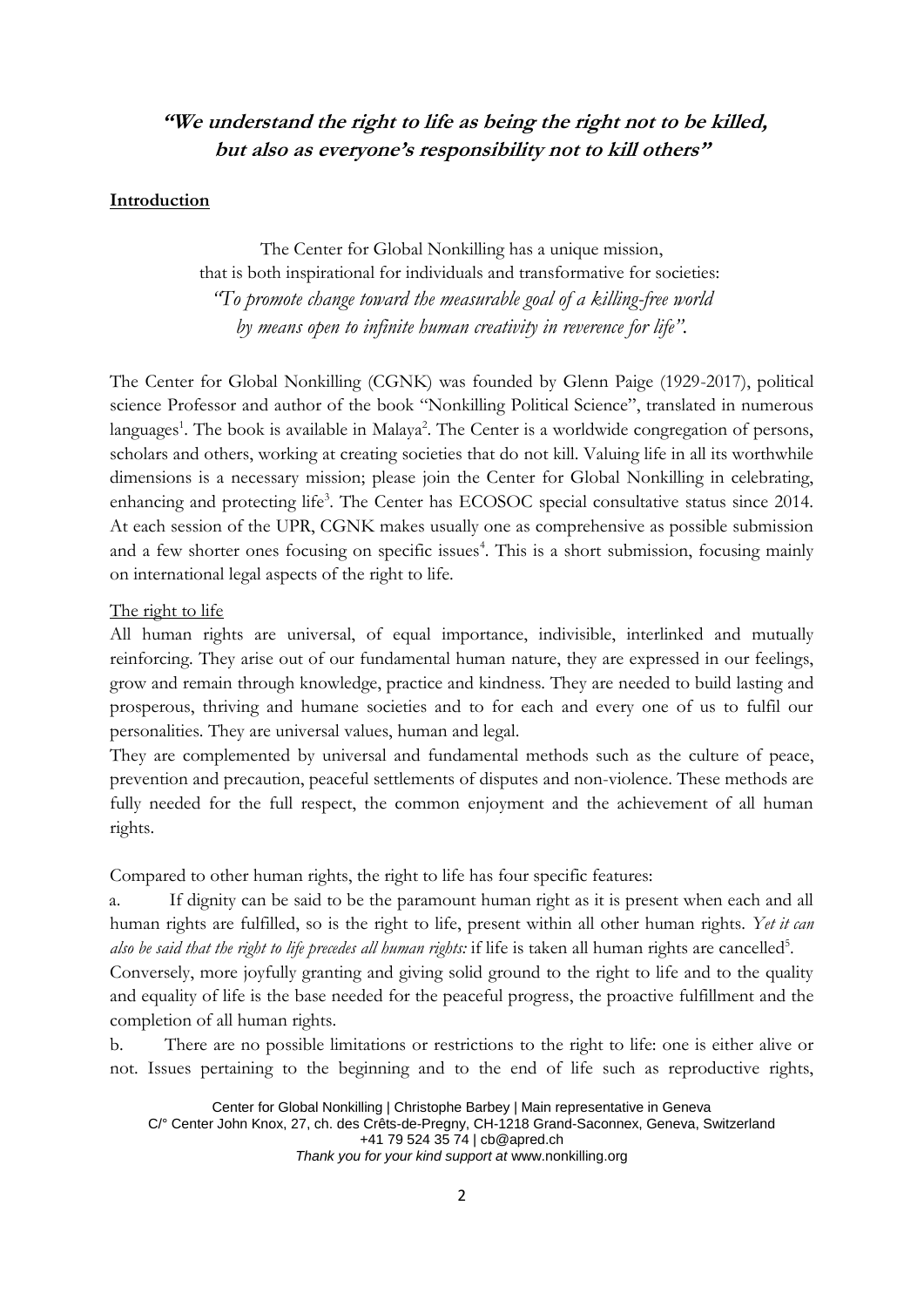abortion, suicides and euthanasia, as well as prenatal and genetic engineering should thus be dealt with in a preventive, humane and human sustainable manner, for each and all, in full dignity.

c. There is only one way to guarantee respect of, to protect the right to life: that is prevention. Once a life is lost, compensation may be due, but there are no possible reparations for that life.

d. Henceforth, the right to life is also the duty not to kill. And as such, the right to life is a fully reciprocal right granted to all and in need of being granted to all by all.

The Center for Global Nonkilling recognises no right to kill. Though not rights, three powers to kill have sometimes been legally granted, under very strict circumstances. We do not approve or condone to theses existing powers. They should be made into what they often already are, unwanted remnants of the past. They are:

1) The use of legitimate defence by a proportionate reaction linked to a direct, serious and imminent threat, as legally required. These circumstances are a failure of prevention. If they nevertheless occur, using nonviolent means, they should never result in acts of killing or maiming. Nevertheless, whatever the result of legitimate defence may be, an independent judicial control over it is part of the rule of law.

Similarly, because it highly impacts on the rights to life and personal integrity, any *use of force* by officials or by any one, as it impedes on the *right to security*, should be avoided or highly limited. Outmost attention is to be given to prevent situations which may thereafter result in loss or losses of lives or in any type of maiming. Again, any official use of force should be monitored by an independent mechanism.

2) Death penalty, if ever permissible, is however a major and definitive breach of the right to life and numerous other human rights. More often than not, it is also considered as an inhumane, cruel and degrading treatment<sup>6</sup>. It is the worst example of respect for the right to life a State and a nation can give and thus, unworthy and lacking the necessary dignity, moral standards and exemplarity required of any authoritative power.

3) Powers of war, as conceded by humanitarian law permit, as an exception to the right to life and under certain circumstances only, the taking of the life of soldiers. Seeing peace and respect of life prevail – always – and thus nullifying this exception is one of the objectives of the Center for Global Nonkilling.

## Other human rights

All human rights are needed to fulfil a safe and happy life. However, some of them may be of more direct importance either for the full realisation of the right to life or to avoid its breaches.

The links between *human rights and peace* are progressively being developed<sup>7</sup>. The Center for Global Nonkilling attaches a special importance to the *human right to peace* as human rights can only progress and be coordinated, be reciprocally fulfilled in a peaceful environment<sup>8</sup>.

Furthermore, peace and peaceful methods provide means to solve conflicts (including between competing human rights) without aggravating them and, as may be, to the advantage of all concerned in a constructive or reconstructive way. Conflicts solved peacefully make it easier to

Center for Global Nonkilling | Christophe Barbey | Main representative in Geneva

C/° Center John Knox, 27, ch. des Crêts-de-Pregny, CH-1218 Grand-Saconnex, Geneva, Switzerland +41 79 524 35 74 [| cb@apred.ch](mailto:cb@apred.ch)

*Thank you for your kind support at* [www.nonkilling.org](http://www.nonkilling.org/)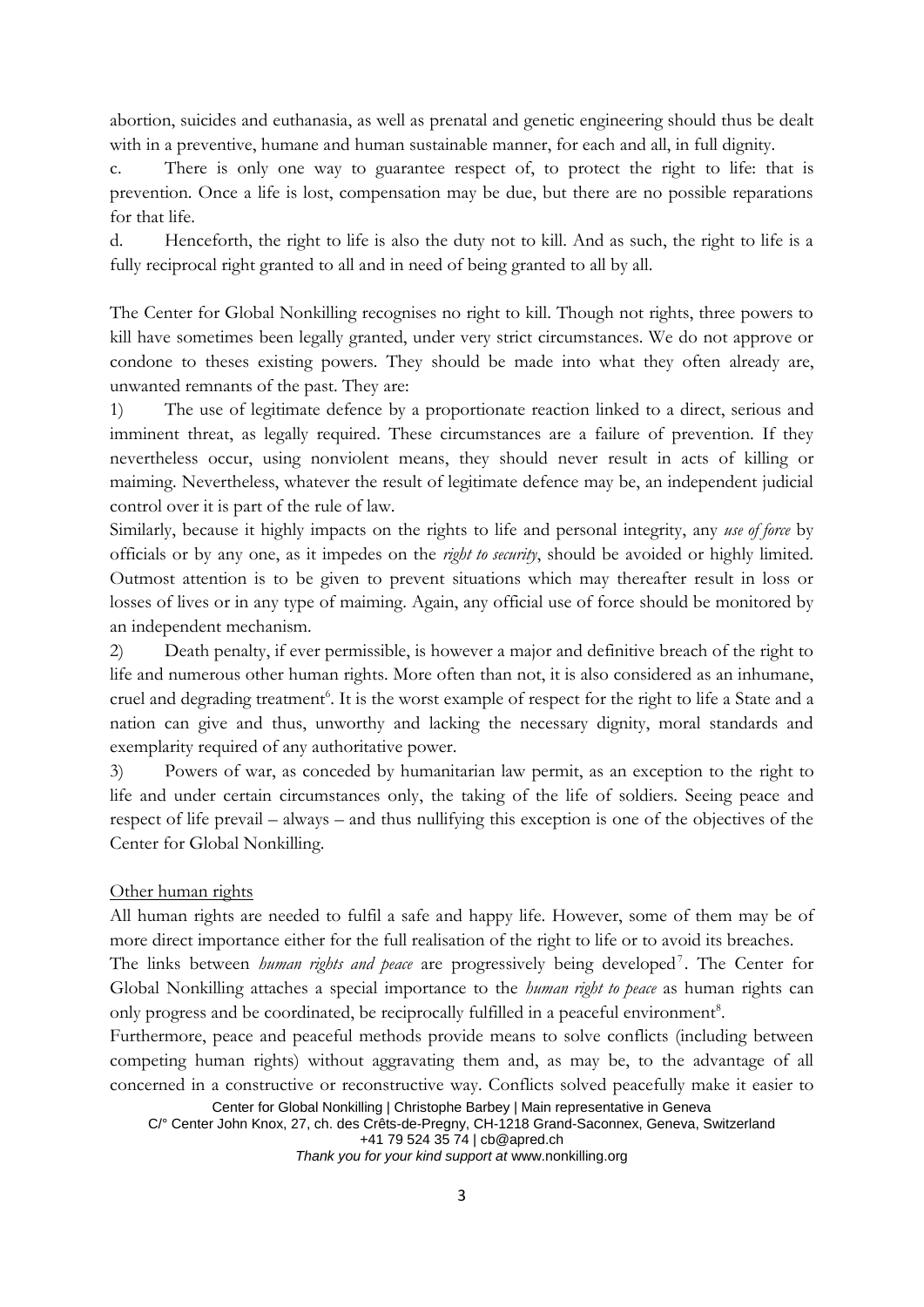alleviate feelings with respect, to draw lessons learned from difficult situations and to design policies for future prevention and overcoming.

It is with great respect that we salute the fact that Brunei Darussalam has supported in 2016 the adoption of the Declaration on the Right to Peace<sup>9</sup>. It is time to implement it<sup>10</sup>.

The *right to participation*, including of women and youth and disabled persons is highly important as well. The more people take responsibility for their life, the more they will respect the lives of others as of all. Further, the more people participate to decision making, the easier it will be to achieve the Sustainable Development Goals (SDG). The right to *accurate standards of living*, including the rights to food, water and sanitation, clothing and housing, to work and social security deserve full attention too, in all circumstances. The *right to health* is an essential right for the fulfilment of the right to life and of the subsequent right to longevity. It is needed as well to achieve societies in which *human rights are all equally shared*. The *human right to a healthy natural environment*, thus sustaining humanity and life on Earth, deserves accurate protection and attention as well. The *right to happiness* or to fulfilment in reverence for life should be mentioned as:

"*Happy people breed a happy world*".

# **Universal Periodic Review of Brunei Darussalam**

We wish a happy UPR to the people and the country of Brunei Darussalam.

## **The international human rights constitution.**

The following legal obligations – the convention on the prevention and punishment of the crime of *genocide*, the covenant on *civil and political rights* and its optional protocol on the *abolition of the death penalty,* and the convention on *enforced disappearances* – are, within the human rights constitution (basic treaties), the ones mostly concerned with the right to life. They are the minimum international standards needed for any country to show full legal respect for life and the right to life. National constitutions should reflect as well this legal stand in favor of life.

However, beyond legal aspects, it is consciously evident that it is the bounty of life, the ethics, the knowledge and the human best practices, strong heart feelings and our well understood instincts, our good will; it is what we offer to each other and to humanity for life, living well and living means; it is what our institutions promote and exemplify to pursue progress in dignity and to achieve a sustainable civilization on Earth and so forth it is our personal and collective commitments that give a future, a meaning and a worth to the lives we lead and live, leaving no one behind, for ourselves as for future generations.

#### **Prevention of genocide**

Center for Global Nonkilling | Christophe Barbey | Main representative in Geneva C/° Center John Knox, 27, ch. des Crêts-de-Pregny, CH-1218 Grand-Saconnex, Geneva, Switzerland +41 79 524 35 74 [| cb@apred.ch](mailto:cb@apred.ch) The right to live is also to duty not kill, for individuals and inasmuch for groups of people. Every person needs life and needs to be part of a social group to live, to be part of a society and to

*Thank you for your kind support at* [www.nonkilling.org](http://www.nonkilling.org/)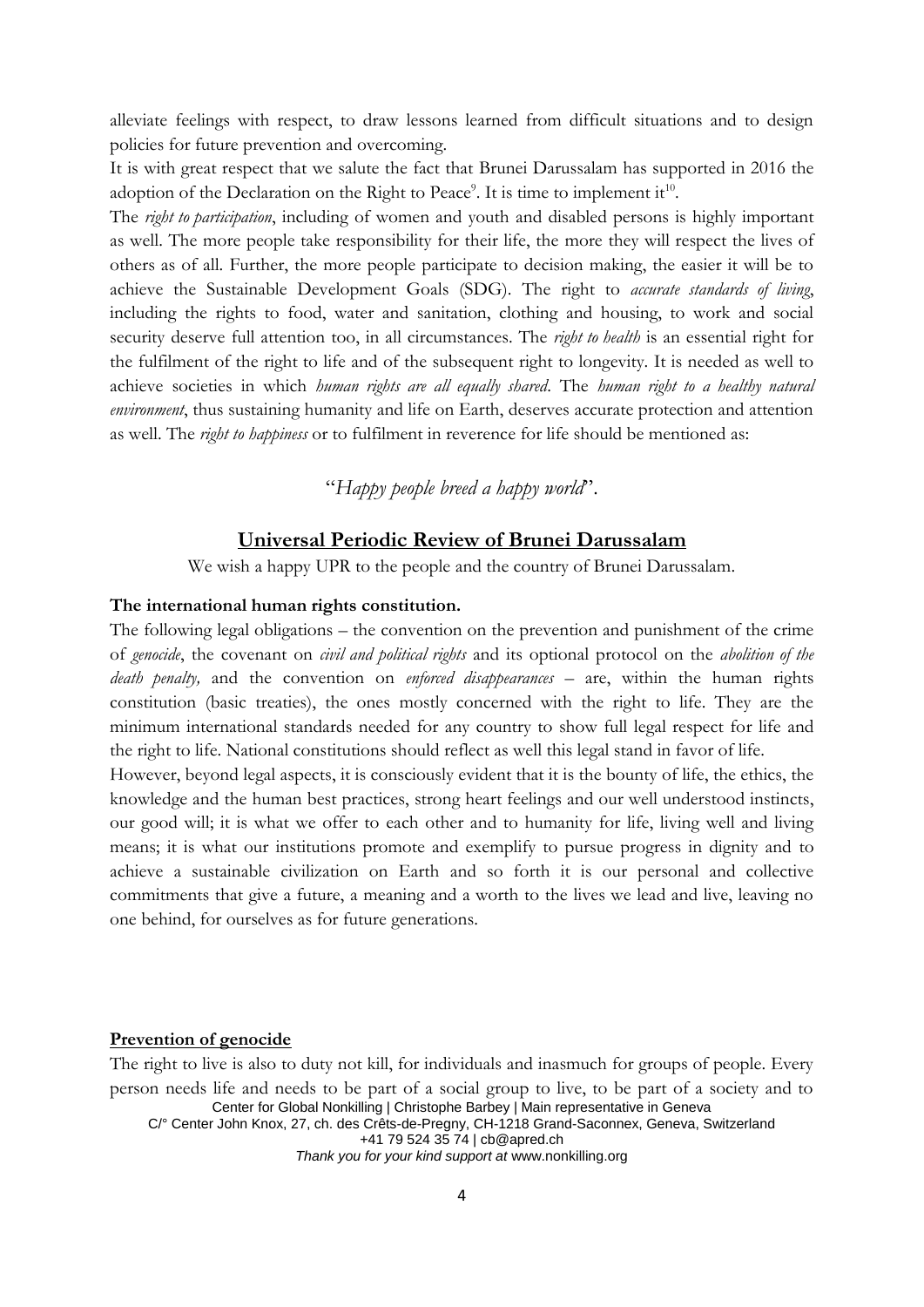relate with its government, ideally all thriving for the good of each and all. Therefore all individuals as well as all social and political groups should be protected against genocide. The fact that they are various minority groups in Brunei Darussalam makes the ratification of the Convention on the prevention and punishment of the crime of genocide all more valuable and urgent.

We recall, that the United Nations Special Adviser of the Secretary-General on the Prevention of Genocide has called, for the 70th anniversary of the Convention, on the  $9<sup>th</sup>$  of December 2018 for its universal ratification<sup>11</sup>. We also recall that the Human Rights Council has adopted, without a vote at its session 37 in March this year, a resolution containing a similar call<sup>12</sup>.

Nothing in the political or strategic situation of a country can justify the absence of the needed tools for the prevention of genocide and atrocity crimes. However such a measure as the ratification of the convention may seem to be a light commitment, it is a clear sign that such crimes will never be tolerated and a head start for long term policies, as such an overall measure preceding or accompanying other measures and policies. More than not as tools and initiatives are now available for prevention<sup>13</sup>.

# **I. Hereupon, we strongly urge and recommend to the authorities of Brunei Darussalam to ratify the Convention on the prevention and punishment of the crime of genocide as soon as possible.**

## **The international covenant on civil and political rights**

The universality of human rights implies a commitment by all States to the values and practices of the basic standards of human dignity and well-being. The covenant is almost universally recognized; it is time for Brunei Darussalam to do so as well.

# **II. We will welcome the ratification of ICCPR by Brunei Darussalam and therefore strongly recommend it, at the best possible time.**

### **Abolition of the death penalty**

To respect life is to value all lives, without distinction or discrimination. The act of killing is the same, be it official or a crime. States have the duty to stand as examples of respect for life and for the right to life. We recall that the right to life granted to all is also the responsibility vested in all to refuse to kill. Accepting that one could be killed or to kill one is accepting the act of killing; as such, regardless of who is killed, how many are killed or why there is a kill.

Though no execution has ever been carried on, we regret the fact that Brunei Darussalam has added new crimes on the list of the ones that could be sanctioned by a capital punishment and new killing methods in the criminal code.

**III. Therefore, we here and again encourage the people and the Authorities of Brunei Darussalam to abolish death penalty and to ratify protocol II (CCPR OP2-DP) on the death penalty of the Covenant on Civil and Political Rights.**

**Illegality of enforced disappearances**

Center for Global Nonkilling | Christophe Barbey | Main representative in Geneva C/° Center John Knox, 27, ch. des Crêts-de-Pregny, CH-1218 Grand-Saconnex, Geneva, Switzerland +41 79 524 35 74 [| cb@apred.ch](mailto:cb@apred.ch) *Thank you for your kind support at* [www.nonkilling.org](http://www.nonkilling.org/)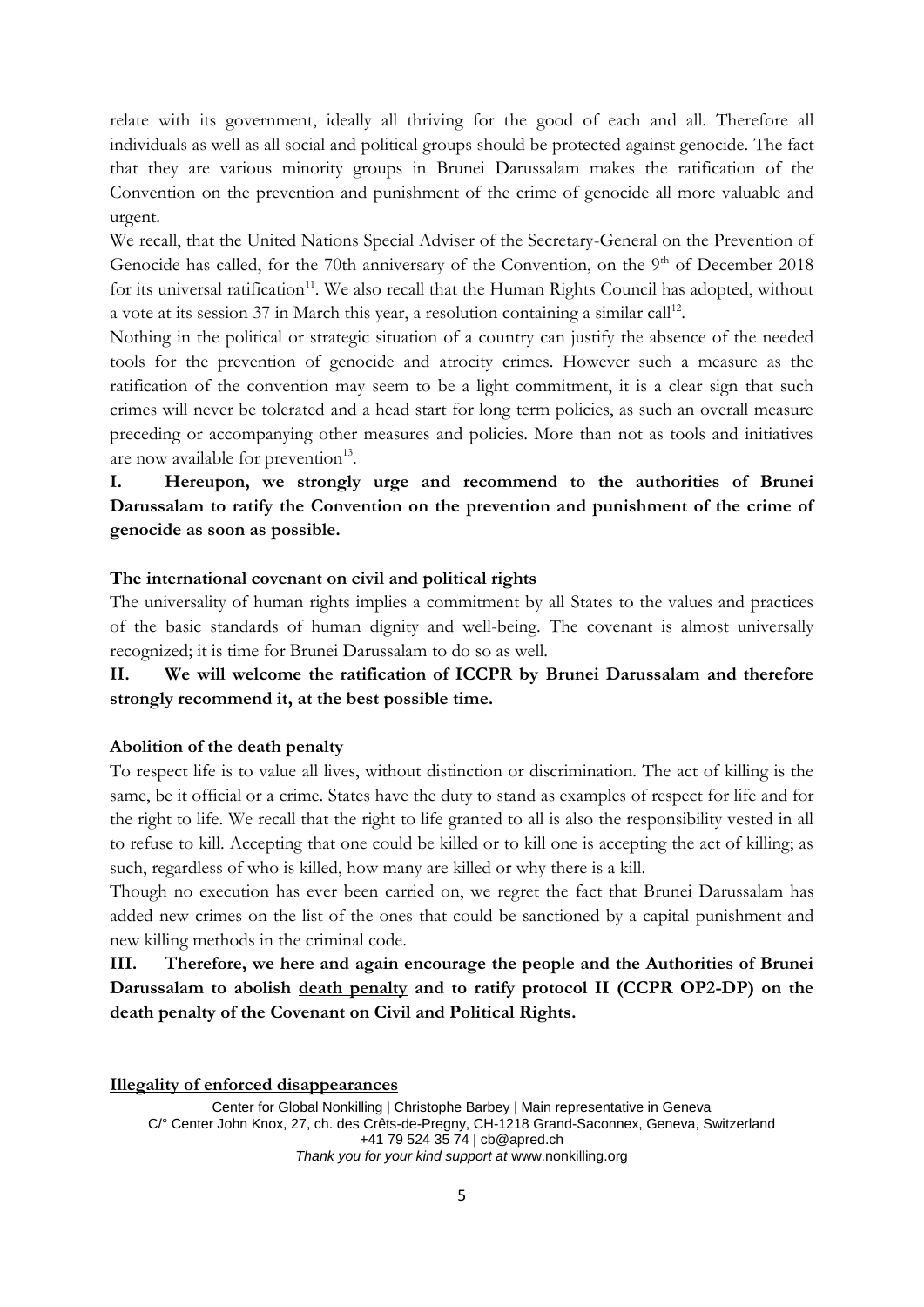To be granted a life is also receiving a right to a presence, to a public presence before the law and to a private presence, or an acknowledgeable presence with and for one's kin.

As such enforced disappearances violate numerous human rights, be them in law or in jus cogens. As need be, we will recall that there is an unanswered invitation of the Working Group on Enforced or Involuntary Disappearances to visit the country. They are no cases of enforced disappearances listed by the working group<sup>14</sup>.

# **IV. Henceforth, we hereby recommend to the State of Brunei Darussalam to urgently ratify the Enforced Disappearances Convention.**

# **Constitution and human rights**

States are made of the people living therein and the people are entitled to know how the State and institutions will guarantee their essential rights.

There is no human rights chapter in the Constitution of Brunei Darussalam.

**V. Thereupon, we strongly call for the Authorities of Brunei Darussalam to call for a large participative process, open to all citizens of the country, to integrate human rights in their constitution.**

> *Welcoming the delegation of Brunei Darussalam to Geneva, we wish to them and to all the people of Brunei Darussalam a constructive and fulfilling Universal Periodic Review.*

**<sup>.</sup>** <sup>1</sup> <http://nonkilling.org/center/publications-media/books-translations>

Center for Global Nonkilling | Christophe Barbey | Main representative in Geneva C/° Center John Knox, 27, ch. des Crêts-de-Pregny, CH-1218 Grand-Saconnex, Geneva, Switzerland +41 79 524 35 74 [| cb@apred.ch](mailto:cb@apred.ch) *Thank you for your kind support at* [www.nonkilling.org](http://www.nonkilling.org/)